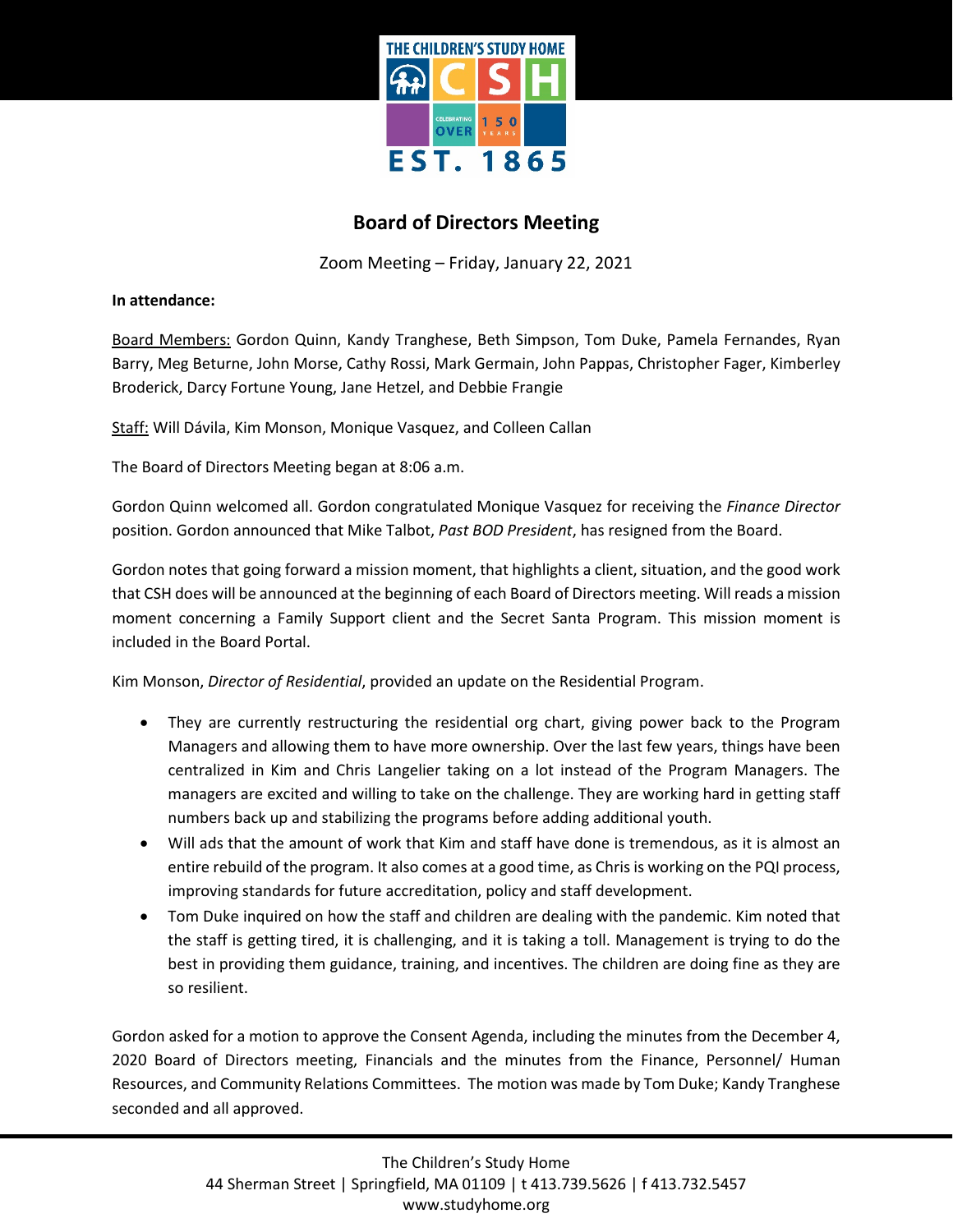Monique Vasquez, *Director of Finance*, introduced Bob Suprenant and Patrick Leary from the MP Group to provide an update on the FY20 financial highlights, which have already been reviewed with the Finance and Audit Committees.

- Balance Sheet Working Capital jumped traumatically due to the PPP Loan. CSH did seek forgiveness on the loan and did receive forgiveness in early December 2020. The PPP loan was left as a liability for the year. Next year it will be shown as other income and shown as a good year for the organization.
	- o Equity as of June 30, 2020 is \$6,465,00; June 30, 2019 is \$6,078.00.
	- o Working capital increase of \$1,563,000.
	- o Long-term reduction of debt; investment increase of 3%.
	- o Days in working capital was 96.
- Income Statement
	- o Sources of revenue:
		- Department of Children and Families 60% \$6,405,00 Local Government 38% \$4,091,000 Other 2% \$242,000

Program fees 100% \$10,738,000

- o Total revenue and support: Programs 87% \$9,126,000 Administration 38% \$1,313,000 Fundraising 1% \$58,000
	- Total expenses \$10,497,000 Net change in assets: \$387,000
- UFR filed on time.
- CSH does not qualify for the 2<sup>nd</sup> round PPP Loan. To qualify, there must be a 25% reduction in gross receipts from 2019 to 2020.
- CSH is looking at employee retention credits for assistance in 2021.

Auditors will be available in the evening of January 22, 2021 at 8:00pm to answer further questions.

Monique provided a further update on finance.

- As we move into quarter 3, there is an operating loss of \$229,000, due to the decrease in census.
- As of November  $18<sup>th</sup>$ , there are 18 youth in residential, 94 youth in Family Support Springfield and Cape, 72 students in the schools, and 27 youth in foster care.
- For November, they came under the projected loss of \$27,000.